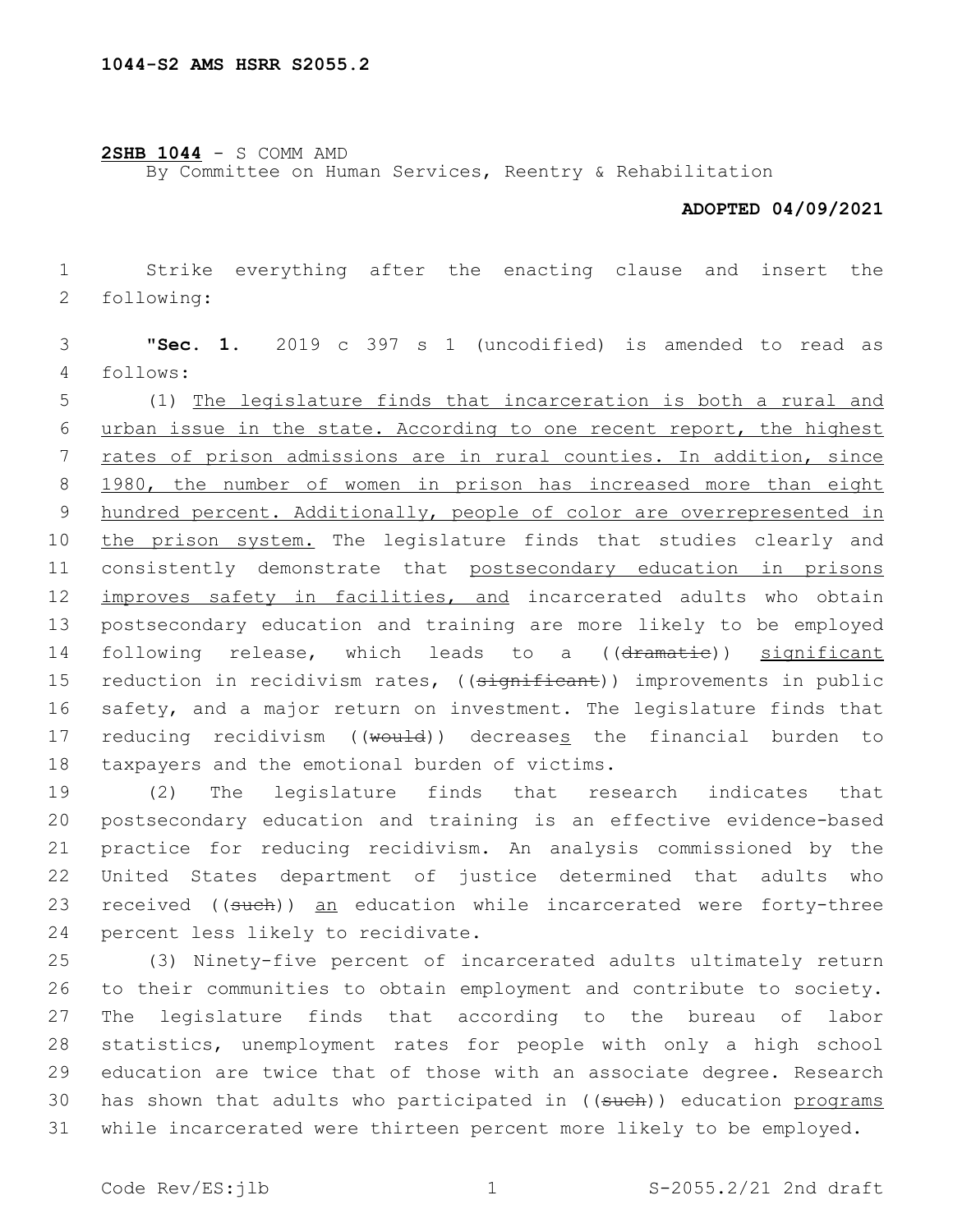(4) The legislature further finds that correctional education is cost-effective. A 2014 study by the Washington state institute for 3 public policy estimated that ((the state received)), based on a review of national research literature and cost-benefit analysis, 5 there is a return on investment of twenty dollars for every dollar invested in correctional education.6

 (5) It is the intent of the legislature to enhance public safety, including the safety of prison workers as findings show that violence rates are reduced in institutions where there are educational 10 programs, to reduce crime, and to increase employment rates in a cost-effective manner by exploring benefits and costs associated with providing postsecondary education degree opportunities and training 13 to incarcerated adults through expanded partnerships between ((the 14 community and technical colleges)) postsecondary institutions, nonprofit entities and community-based postsecondary education 16 programs, and the department of corrections.

 (6) It is the intent of the legislature to support exploring the use of secure internet connections expressly for the purposes of furthering postsecondary education degree opportunities and training 20 of incarcerated adults, including providing assistance to incarcerated adults with completing financial aid materials. The legislature intends for the department to be able to provide complete 23 assurance that all (( $\theta$ ffender-used)) internet connections used by 24 incarcerated individuals are secure.

 (7) It is the intent of the legislature to support expanded access and opportunities to postsecondary degree and certificate education programs for persons of color by setting goals and partnering with nonprofit entities and community-based postsecondary education programs with historical evidence of providing education programs for people of color.

 (8) It is also the intent of the legislature, by requiring the study under section 2 of this act, to examine the effects of providing postsecondary education while incarcerated on enrollment in 34 the postsecondary education system postrelease.

 NEW SECTION. **Sec. 2.** (1)(a) Subject to the availability of amounts appropriated for this specific purpose, the Washington state institute for public policy shall study enrollment, completion, and recidivism rates of incarcerated individuals in the postsecondary education system postrelease.

Code Rev/ES:jlb 2 S-2055.2/21 2nd draft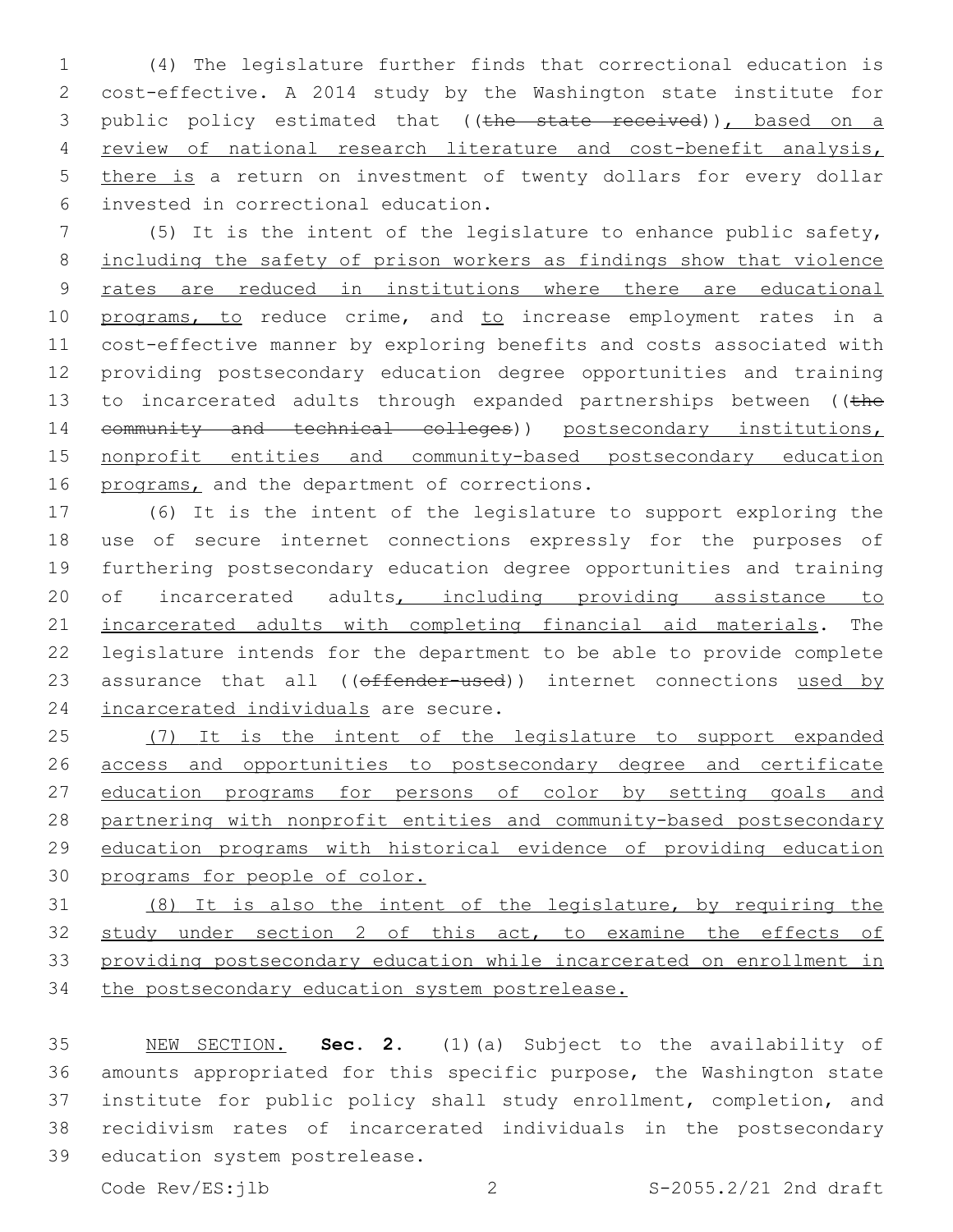(b) The goal of the study is to understand whether participation in postsecondary education while incarcerated contributes to greater enrollment and completion of postsecondary education and reduced recidivism postrelease. The scope of the study shall focus on postrelease enrollment and completion trends in the community and technical college sector for formerly incarcerated individuals of all ages. The timeline of the study may include data from 2015 to the present, to the extent possible. The study's findings shall be divided into a preliminary and final report. The reports shall complement similar studies conducted at the University of Washington or elsewhere. To the extent that it is not duplicative of other studies, the Washington state institute for public policy shall study 13 the following:

(i) For the preliminary report, which is due October 1, 2024:

 (A) Patterns and any effects on postrelease enrollment and participation in the community and technical college system by individuals who, while incarcerated, participated in postsecondary education programs, including those individuals that completed some coursework but did not earn a degree or certificate; and

 (B) Differential outcomes for individuals participating in different types of postsecondary education courses, certificate 22 programs, and degree programs.

 (ii) For the final report, which is due October 1, 2027, a continuation of the preliminary report in addition to:

 (A) Changes in enrollment and completion of postsecondary education courses, certificate programs, and degree programs due to the changes and expansion of educational programming in this act, to 28 the extent possible; and

 (B) Recidivism outcomes beyond incarceration for those incarcerated individuals that participated in postsecondary certificate and degree programs while incarcerated, including 32 arrests, charges, and convictions.

 (iii) The preliminary and final reports shall be submitted to the appropriate committees of the legislature and in accordance with RCW 35 43.01.036.

 (iv) The department of corrections, the student achievement council, the state board for community and technical colleges, and the education research and data center shall provide data necessary 39 to conduct the study.

40 (2) This section expires January 1, 2029.

Code Rev/ES:jlb 3 S-2055.2/21 2nd draft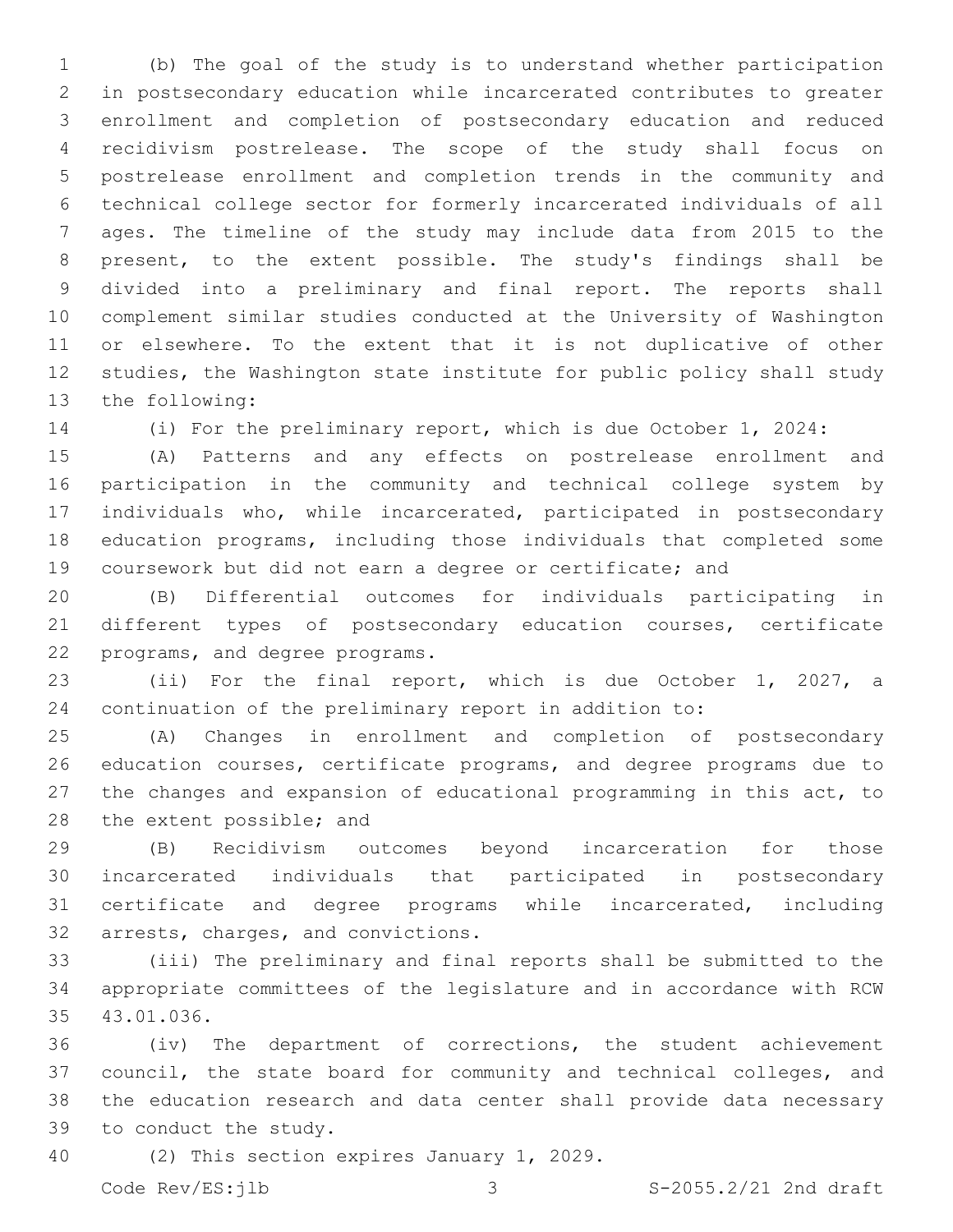1 **Sec. 3.** RCW 72.09.270 and 2008 c 231 s 48 are each amended to 2 read as follows:

3 (1) The department of corrections shall develop an individual 4 reentry plan as defined in RCW 72.09.015 for every ((offender)) 5 incarcerated individual who is committed to the jurisdiction of the department except:6

7 (a) ((Offenders)) Incarcerated individuals who are sentenced to 8 life without the possibility of release or sentenced to death under 9 chapter 10.95 RCW; and

10 (b) ((Offenders)) Incarcerated individuals who are subject to the 11 provisions of 8 U.S.C. Sec. 1227.

12 (2) The individual reentry plan may be one document, or may be a 13 series of individual plans that combine to meet the requirements of 14 this section.

15 (3) In developing individual reentry plans, the department shall 16 assess all ((offenders)) incarcerated individuals using standardized 17 and comprehensive tools to identify the criminogenic risks, 18 programmatic needs, and educational and vocational skill levels for 19 each (( $offender$ )) incarcerated individual. The assessment tool should 20 take into account demographic biases, such as culture, age, and 21 gender, as well as the needs of the ((offender)) incarcerated 22 individual, including any learning disabilities, substance abuse or 23 mental health issues, and social or behavior ((deficits)) challenges.

24 (4)(a) The initial assessment shall be conducted as early as 25 sentencing, but, whenever possible, no later than forty-five days of 26 being sentenced to the jurisdiction of the department of corrections.

27 (b) The (( $\theta$ ffender's)) incarcerated individual's individual 28 reentry plan shall be developed as soon as possible after the initial 29 assessment is conducted, but, whenever possible, no later than sixty 30 days after completion of the assessment, and shall be periodically 31 reviewed and updated as appropriate.

32 (5) The individual reentry plan shall, at a minimum, include:

33 (a) A plan to maintain contact with the ((inmate's)) incarcerated 34 individual's children and family, if appropriate. The plan should 35 determine whether parenting classes, or other services, are 36 appropriate to facilitate successful reunification with the 37 ((offender's)) incarcerated individual's children and family;

38 (b) An individualized portfolio for each ((offender)) 39 incarcerated individual that includes the ((offender's)) incarcerated 40 individual's education achievements, certifications, employment, work Code Rev/ES:jlb 4 S-2055.2/21 2nd draft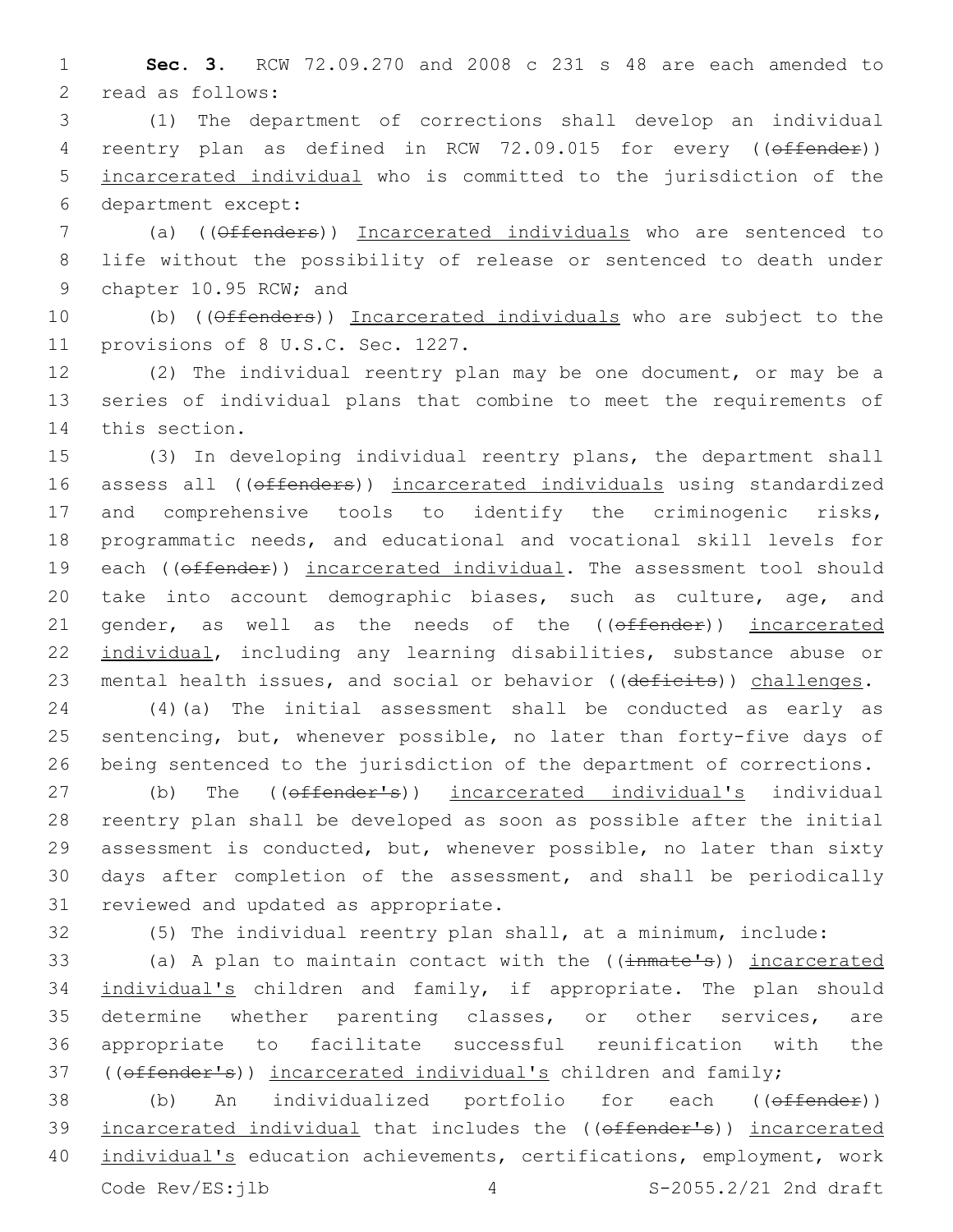1 experience, skills, and any training received prior to and during 2 incarceration; and

 (c) A plan for the ((offender)) incarcerated individual during the period of incarceration through reentry into the community that 5 addresses the needs of the ((offender)) incarcerated individual including education, employment, substance abuse treatment, mental health treatment, family reunification, and other areas which are needed to facilitate a successful reintegration into the community.

9 (6)(a) Prior to discharge of any (( $\theta$ ffender)) incarcerated 10 individual, the department shall:

11 (i) Evaluate the ((offender's)) incarcerated individual's needs 12 and, to the extent possible, connect the ((offender)) incarcerated 13 individual with existing services and resources that meet those 14 needs; and

15 (ii) Connect the ((offender)) incarcerated individual with a 16 community justice center and/or community transition coordination 17 network in the area in which the ((offender)) incarcerated individual 18 will be residing once released from the correctional system if one 19 exists.

20 (b) If the department recommends partial confinement in an 21 ((offender's)) incarcerated individual's individual reentry plan, the 22 department shall maximize the period of partial confinement for the 23 ((offender)) incarcerated individual as allowed pursuant to RCW 24 9.94A.728 to facilitate the ((offender's)) incarcerated individual's 25 transition to the community.

26 (7) The department shall establish mechanisms for sharing 27 information from individual reentry plans to those persons involved 28 with the ((offender's)) incarcerated individual's treatment, 29 programming, and reentry, when deemed appropriate. When feasible, 30 this information shall be shared electronically.

31 (8)(a) In determining the county of discharge for an  $($  ( $\theta$  ffender)) 32 incarcerated individual released to community custody, the department 33 may ((not)) approve a residence location that is not in the 34 ((offender's)) incarcerated individual's county of origin ((unless it 35 is determined by)) if the department determines that the (( $offender's$ 36 return to his or her county of origin would be inappropriate 37 considering)) residence location would be appropriate based on any 38 court-ordered condition of the ((offender's)) incarcerated 39 individual's sentence, victim safety concerns, ((negative influences 40 on the offender in the community, or the)) and factors that increase

Code Rev/ES:ilb 5 5 S-2055.2/21 2nd draft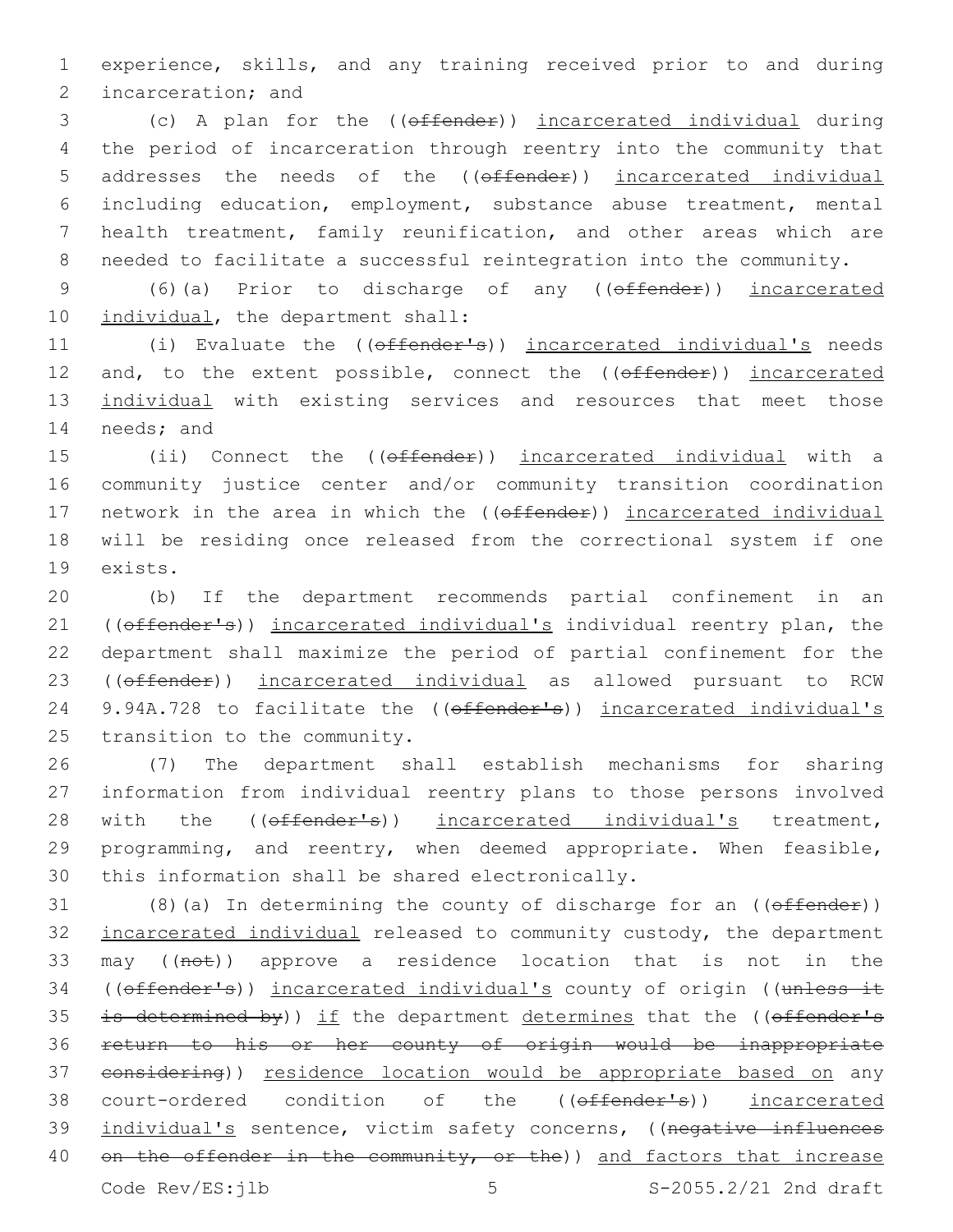opportunities for successful reentry and long-term support including, but not limited to, location of family or other sponsoring persons or 3 organizations that will support the ((offender)) incarcerated individual, ability to complete an educational program that the incarcerated individual is enrolled in, availability of appropriate programming or treatment, and access to housing, employment, and prosocial influences on the person in the community.

8 (b) In implementing the provisions of this subsection, the 9 department shall approve residence locations in a manner that will 10 not cause any one county to be disproportionately impacted.

11 (c) If the ((offender)) incarcerated individual is not returned 12 to his or her county of origin, the department shall provide the law 13 and justice council of the county in which the ((offender)) 14 incarcerated individual residence at the time of the incarcerated 15 individual's is placed with a written explanation.

16 (((e)) (d)(i) For purposes of this section, except as provided 17 in (d)(ii) of this subsection, the ((offender's)) incarcerated 18 individual's county of origin means the county of the ((offender's)) 19 incarcerated individual's residence at the time of the incarcerated 20 individual's first felony conviction in Washington state.

21 (ii) If the incarcerated individual is a homeless person as 22 defined in RCW 43.185C.010, or the incarcerated individual's 23 residence is unknown, then the incarcerated individual's county of 24 origin means the county of the incarcerated individual's first felony 25 conviction in Washington state.

26 (9) Nothing in this section creates a vested right in 27 programming, education, or other services.

28 **Sec. 4.** RCW 72.09.460 and 2017 c 120 s 3 are each amended to 29 read as follows:

30 (1) Recognizing that there is a positive correlation between 31 education opportunities and reduced recidivism, it is the intent of 32 the legislature to offer appropriate ((associate)) postsecondary 33 degree or certificate opportunities to ((inmates designed to prepare 34 the inmate to enter the workforce)) incarcerated individuals.

35 (2) The legislature intends that all ((inmates)) incarcerated 36 individuals be required to participate in department-approved 37 education programs, work programs, or both, unless exempted as 38 specifically provided in this section. Eligible ((inmates)) 39 incarcerated individuals who refuse to participate in available Code Rev/ES:jlb 6 S-2055.2/21 2nd draft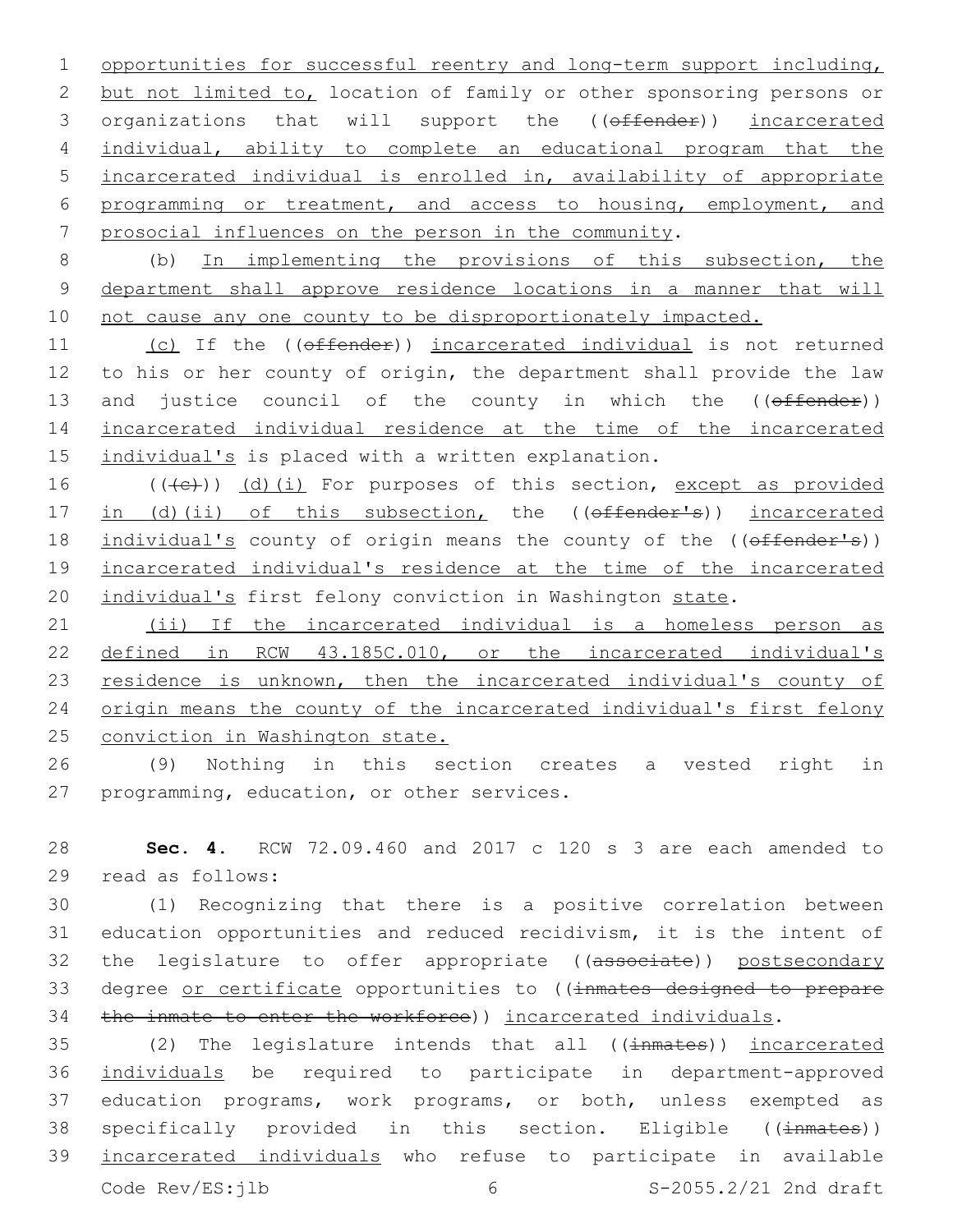1 education or work programs available at no charge to the ((inmates)) 2 incarcerated individuals shall lose privileges according to the 3 system established under RCW 72.09.130. Eligible ((inmates)) 4 incarcerated individuals who are required to contribute financially 5 to an education or work program and refuse to contribute shall be 6 placed in another work program. Refusal to contribute shall not 7 result in a loss of privileges.

8 (3) The legislature recognizes more ((inmates)) incarcerated 9 individuals may agree to participate in education and work programs 10 than are available. The department must make every effort to achieve 11 maximum public benefit by placing ((inmates)) incarcerated 12 individuals in available and appropriate education and work programs.

13 (4)(a) The department shall, to the extent possible and 14 considering all available funds, prioritize its resources to meet the 15 following goals for ((inmates)) incarcerated individuals in the order 16 listed:

17 (i) Achievement of basic academic skills through obtaining a high 18 school diploma or a high school equivalency certificate as provided 19 in RCW 28B.50.536, including achievement by those incarcerated 20 individuals eligible for special education services pursuant to state 21 or federal law;

22 (ii) Achievement of vocational skills necessary for purposes of 23 work programs and for an ((inmate)) incarcerated individual to 24 qualify for work upon release;

25 (iii) Additional work and education programs necessary for 26 compliance with an ((offender's)) incarcerated individual's 27 individual reentry plan under RCW 72.09.270, including special 28 education services and postsecondary degree or certificate education 29 programs; and

30 (iv) Other appropriate vocational, work, or education programs 31 that are not necessary for compliance with an (( $\theta$ ffender's)) 32 incarcerated individual's individual reentry plan under RCW 72.09.270 33 including ((associate)) postsecondary degree or certificate education 34 programs.

 (b) If programming is provided pursuant to (a)(i) through (iii) of this subsection, the department shall pay the cost of such programming, including but not limited to books, materials, and 38 supplies.

39 (c) If programming is provided pursuant to (a)(iv) of this 40 subsection, ((inmates)) incarcerated individuals shall be required to Code  $Rev/ES: jlb$  7  $S-2055.2/21$  2nd draft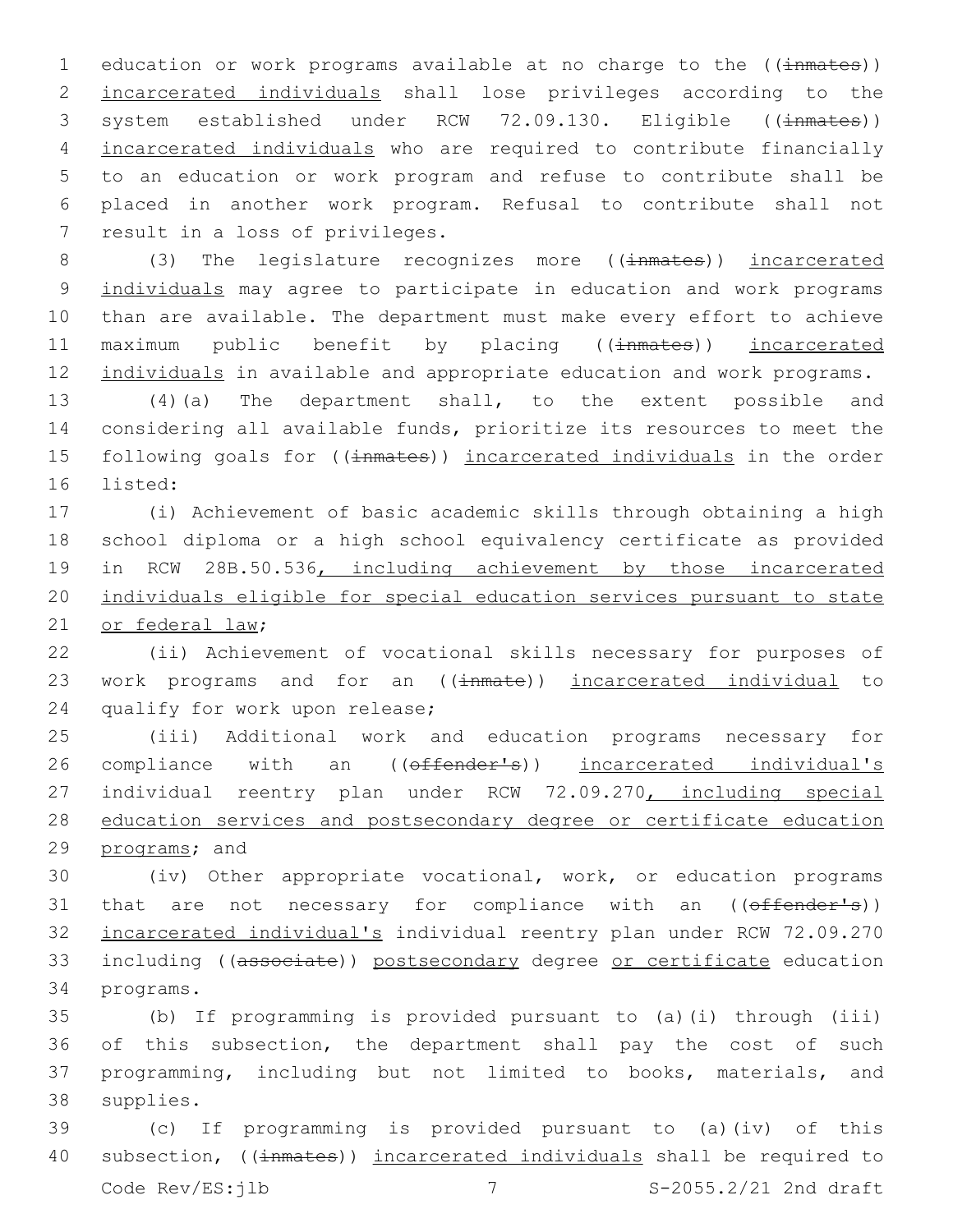1 pay all or a portion of the costs, including books, fees, and 2 tuition, for participation in any vocational, work, or education 3 program as provided in department policies. Department policies shall 4 include a formula for determining how much an ((offender)) 5 incarcerated individual shall be required to pay. The formula shall 6 include steps which correlate to an ((offender)) incarcerated 7 individual's average monthly income or average available balance in a 8 personal ((inmate)) savings account and which are correlated to a 9 prorated portion or percent of the per credit fee for tuition, books, 10 or other ancillary educational costs. The formula shall be reviewed 11 every two years. A third party, including but not limited to 12 nonprofit entities or community-based postsecondary education 13 programs, may pay directly to the department all or a portion of 14 costs and tuition for any programming provided pursuant to (a)(iv) of 15 this subsection on behalf of an ((inmate)) incarcerated individual. 16 Such payments shall not be subject to any of the deductions as 17 provided in this chapter.

18 (d) The department may accept any and all donations and grants of 19 money, equipment, supplies, materials, and services from any third 20 party, including but not limited to nonprofit entities and community-21 based postsecondary education programs, and may receive, utilize, and 22 dispose of same to complete the purposes of this section.

23 (e) Any funds collected by the department under (c) and (d) of 24 this subsection and subsections  $((+9)$  and  $(+10)$ )  $(11)$  and  $(12)$  of 25 this section shall be used solely for the creation, maintenance, or 26 expansion of ((inmate)) incarcerated individual educational and 27 vocational programs.

 (5) The department shall provide access to a program of education 29 to all ((offenders)) incarcerated individuals who are under the age of eighteen and who have not met high school graduation requirements or requirements to earn a high school equivalency certificate as provided in RCW 28B.50.536 in accordance with chapter 28A.193 RCW. The program of education established by the department and education 34 provider under RCW 28A.193.020 for ((effenders)) incarcerated 35 individuals under the age of eighteen must provide each ((offender)) incarcerated individual a choice of curriculum that will assist the 37 ((inmate)) incarcerated individual in achieving a high school diploma or high school equivalency certificate. The program of education may include but not be limited to basic education, prevocational training, work ethic skills, conflict resolution counseling, Code Rev/ES:jlb 8 8 S-2055.2/21 2nd draft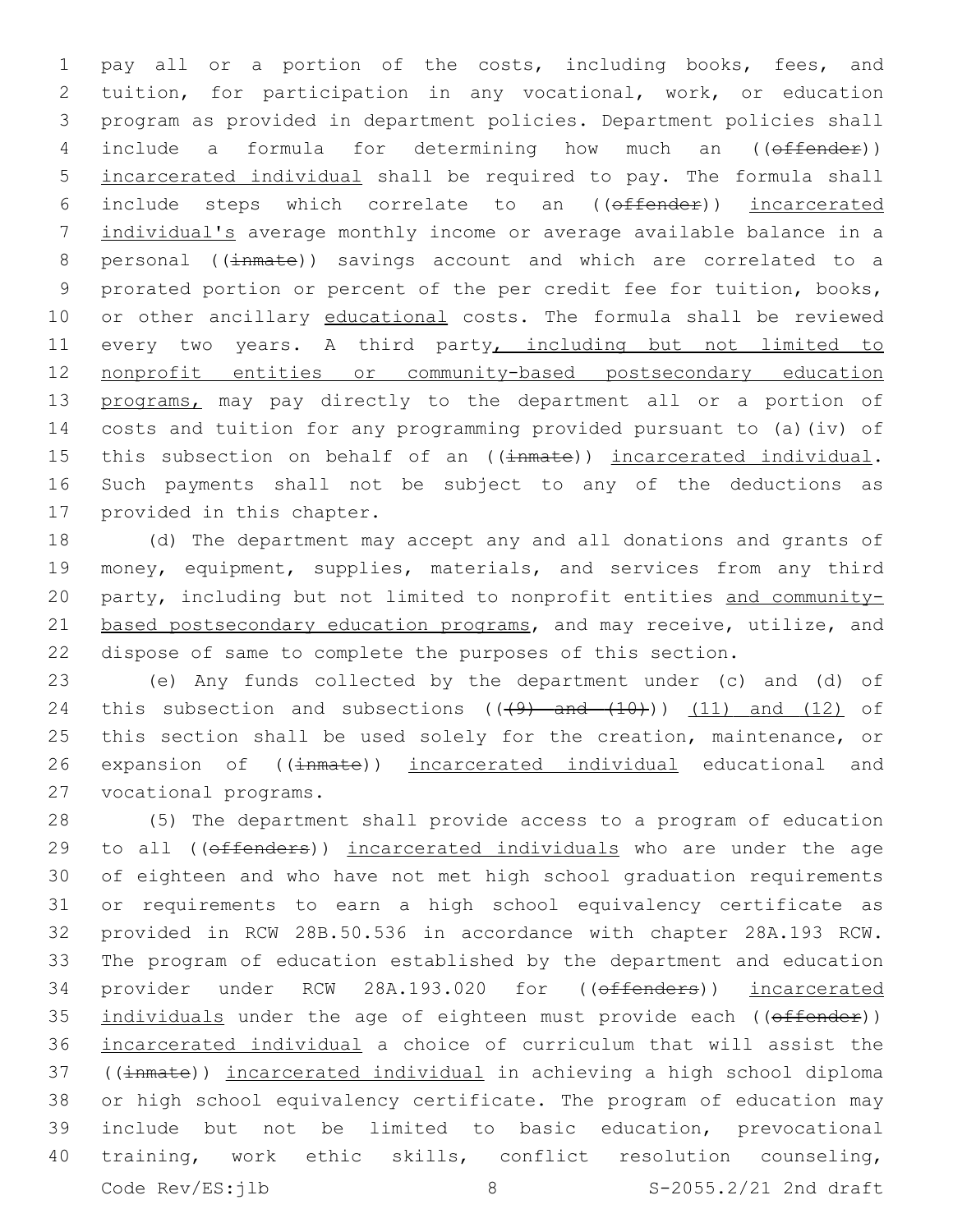1 substance abuse intervention, and anger management counseling. The 2 curriculum may balance these and other rehabilitation, work, and 3 training components.

4 (6)(a) In addition to the policies set forth in this section, the 5 department shall consider the following factors in establishing 6 criteria for assessing the inclusion of education and work programs 7 in an ((inmate's)) incarcerated individual's individual reentry plan 8 and in placing ((inmates)) incarcerated individuals in education and work programs:9

10 (i) An (( $\frac{1}{2}$ mate's)) incarcerated individual's release date and 11 custody level. An ((inmate)) incarcerated individual shall not be 12 precluded from participating in an education or work program solely 13 on the basis of his or her release date, except that ((inmates)) 14 incarcerated individuals with a release date of more than one hundred 15 twenty months in the future shall not comprise more than ten percent 16 of ((inmates)) incarcerated individuals participating in a new class 17 I correctional industry not in existence on June 10, 2004;

18 (ii) An ((inmate's)) incarcerated individual's education history 19 and basic academic skills;

20 (iii) An ((inmate's)) incarcerated individual's work history and 21 vocational or work skills;

22 (iv) An (( $\frac{1}{2}$  (iv) An (( $\frac{1}{2}$ )) incarcerated individual's economic 23 circumstances, including but not limited to an (( $\frac{1}{2}$ mate<sup>1</sup>s)) 24 incarcerated individual's family support obligations; and

25 (v) Where applicable, an ((inmate's)) incarcerated individual's 26 prior performance in department-approved education or work programs;

27 (b) The department shall establish, and periodically review, 28 ((inmate)) incarcerated individual behavior standards and program 29 ((goals)) outcomes for all education and work programs. ((Inmates)) 30 Incarcerated individuals shall be notified of applicable behavior 31 standards and program goals prior to placement in an education or 32 work program and shall be removed from the education or work program 33 if they consistently fail to meet the standards or ((goals)) 34 outcomes.

35 (7) Eligible ((inmates)) incarcerated individuals who refuse to 36 participate in available education or work programs available at no 37 charge to the ((inmates)) incarcerated individuals shall lose 38 privileges according to the system established under RCW 72.09.130. 39 Eligible ((inmates)) incarcerated individuals who are required to 40 contribute financially to an education or work program and refuse to Code Rev/ES:jlb 9 S-2055.2/21 2nd draft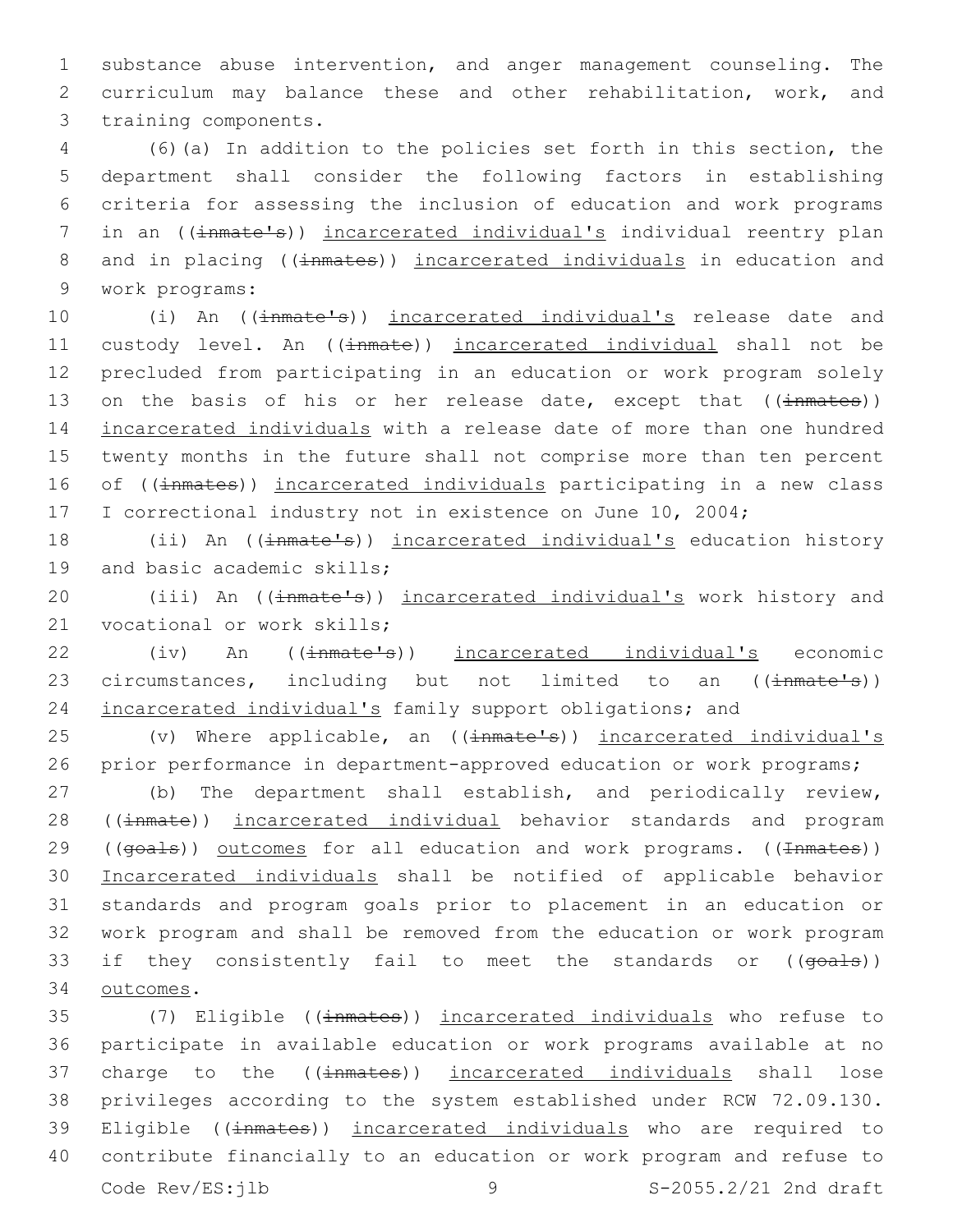contribute shall be placed in another work program. Refusal to contribute shall not result in a loss of privileges.

 (8) The department shall establish, by rule, a process for identifying and assessing incarcerated individuals with learning disabilities, traumatic brain injuries, and other cognitive impairments to determine whether the person requires accommodations in order to effectively participate in educational programming, including general educational development tests and postsecondary education. The department shall establish a process to provide such accommodations to eligible incarcerated individuals.

 (9) The department shall establish, and periodically review, goals for expanding access to postsecondary degree and certificate 13 education programs and program completion for all incarcerated 14 individuals, including persons of color. The department may contract and partner with any accredited educational program sponsored by a nonprofit entity, community-based postsecondary education program, or institution with historical evidence of providing education programs to people of color.

19 (10) The department shall establish, by rule, objective medical 20 standards to determine when an ((inmate)) incarcerated individual is physically or mentally unable to participate in available education 22 or work programs. When the department determines an  $((\text{immate}))$ 23 incarcerated individual is permanently unable to participate in any available education or work program due to a health condition, the 25 ((inmate)) incarcerated individual is exempt from the requirement under subsection (2) of this section. When the department determines 27 an ((inmate)) incarcerated individual is temporarily unable to participate in an education or work program due to a medical 29 condition, the ((inmate)) incarcerated individual is exempt from the requirement of subsection (2) of this section for the period of time he or she is temporarily disabled. The department shall periodically 32 review the medical condition of all ((inmates)) incarcerated individuals with temporary disabilities to ensure the earliest 34 possible entry or reentry by ((inmates)) incarcerated individuals 35 into available programming.

36  $((+9)$ )  $(11)$  The department shall establish policies requiring an ((offender)) incarcerated individual to pay all or a portion of the costs and tuition for any vocational training or postsecondary 39 education program if the ((offender)) incarcerated individual 40 previously abandoned coursework related to ((associate)) Code Rev/ES:jlb 10 S-2055.2/21 2nd draft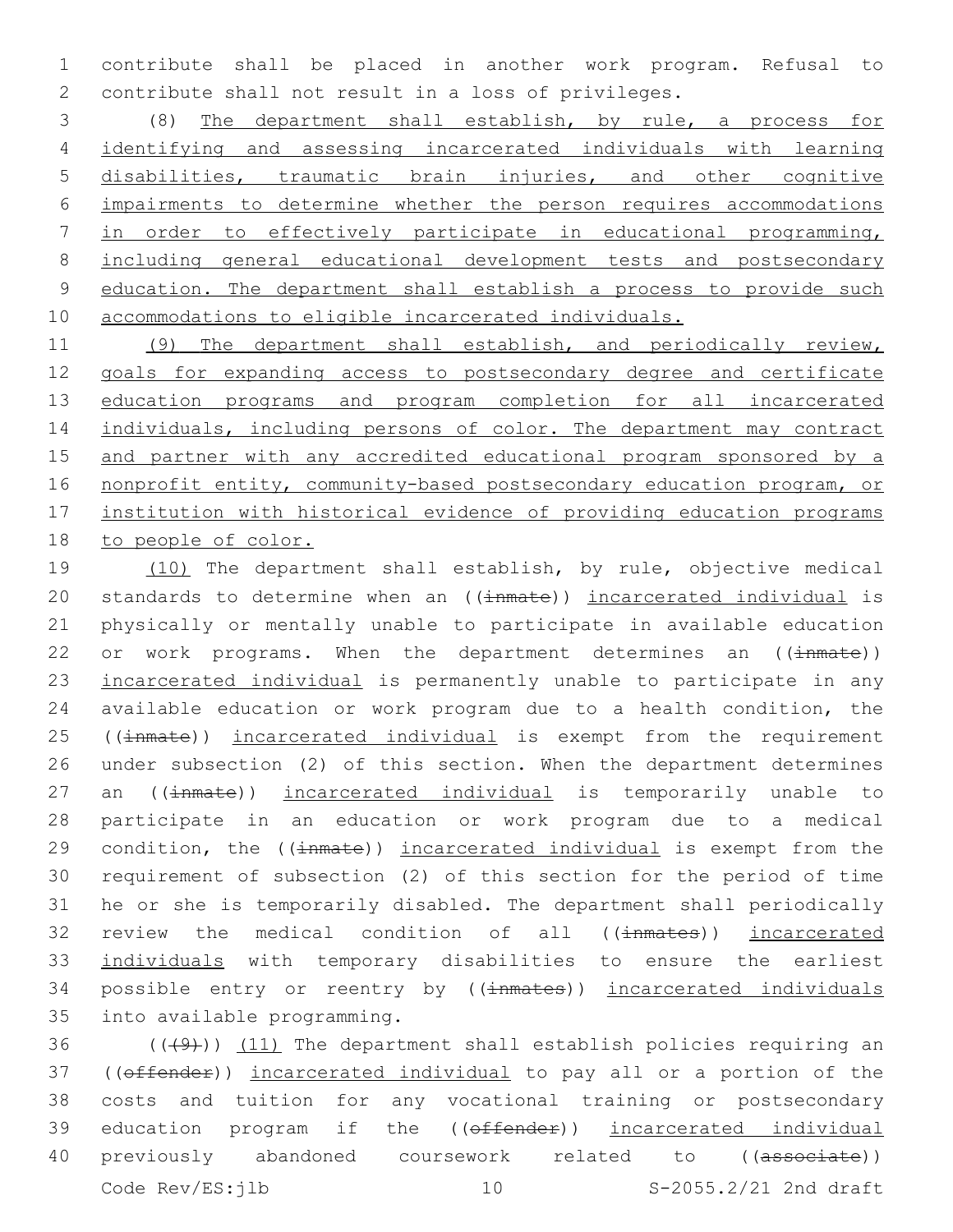postsecondary degree or certificate education or vocational training without excuse as defined in rule by the department. Department policies shall include a formula for determining how much an ((offender)) incarcerated individual shall be required to pay. The formula shall include steps which correlate to an ((offender)) incarcerated individual's average monthly income or average available 7 balance in a personal ((inmate)) savings account and which are correlated to a prorated portion or percent of the per credit fee for tuition, books, or other ancillary costs. The formula shall be reviewed every two years. A third party may pay directly to the department all or a portion of costs and tuition for any program on 12 behalf of an ((inmate)) incarcerated individual under this subsection. Such payments shall not be subject to any of the 14 deductions as provided in this chapter.

15 (((410)) (12) Notwithstanding any other provision in this 16 section, an ((inmate sentenced to life without the possibility of 17 release<sub>r</sub>)) incarcerated individual sentenced to death under chapter 18 10.95 RCW( $(\tau)$ ) or subject to the provisions of 8 U.S.C. Sec. 1227:

 (a) Shall not be required to participate in education programming except as may be necessary for the maintenance of discipline and 21 security;

22 (b) May not participate in ((an associate)) a postsecondary degree education program offered by the department or its contracted providers, unless the incarcerated individual's participation in the 25 program is paid for by a third party;

 (c) May participate in prevocational or vocational training that may be necessary to participate in a work program;

 (d) Shall be subject to the applicable provisions of this chapter 29 relating to ((inmate)) incarcerated individual financial 30 responsibility for programming.

 (13) If an incarcerated individual has participated in postsecondary education programs, the department shall provide the incarcerated individual with a copy of the incarcerated individual's unofficial transcripts, at no cost to the individual, upon the incarcerated individual's release or transfer to a different facility. Upon the incarcerated individual's completion of a postsecondary education program, the department shall provide to the incarcerated individual, at no cost to the individual, a copy of the incarcerated individual's unofficial transcripts. This requirement applies regardless of whether the incarcerated individual became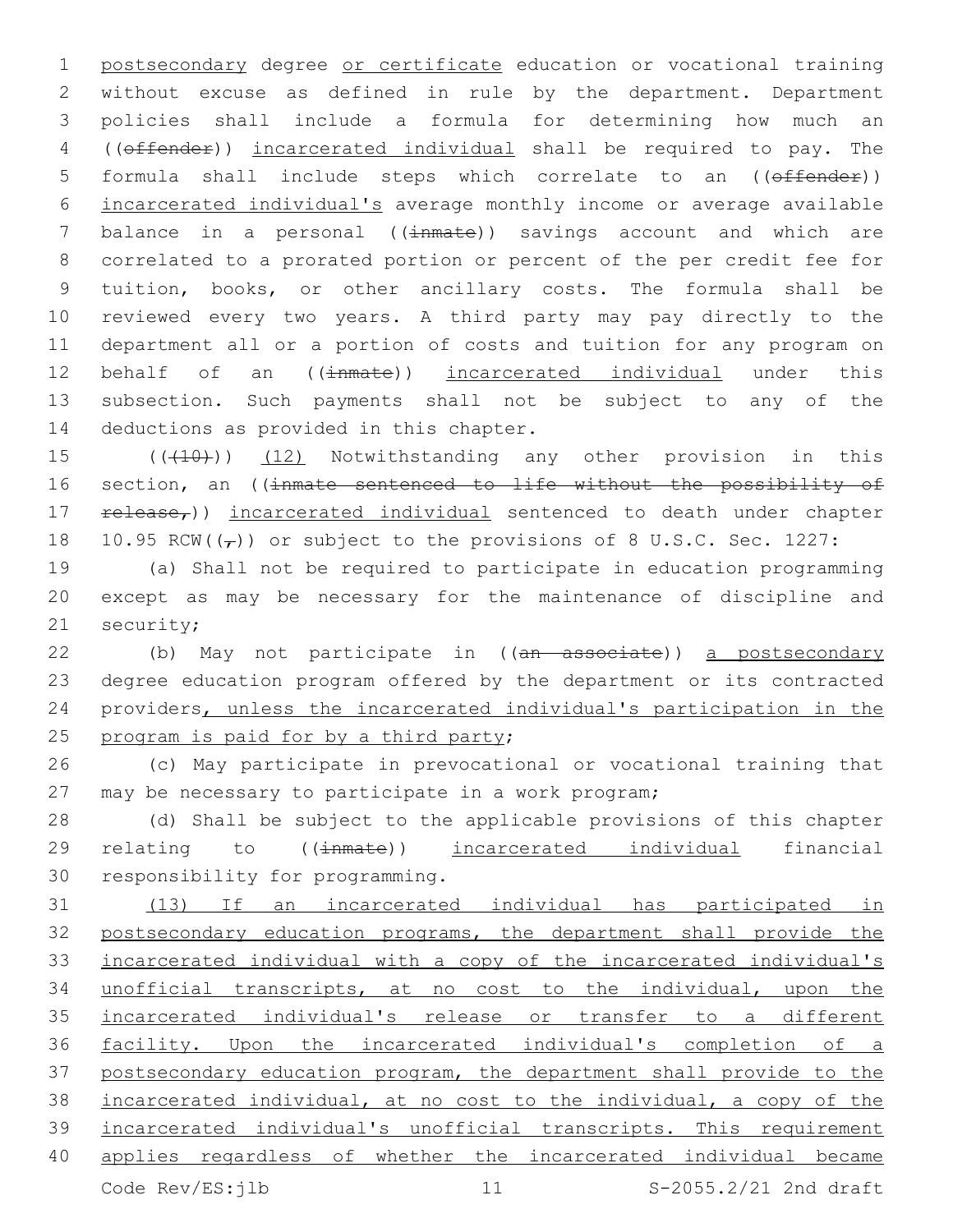1 ineligible to participate in or abandoned a postsecondary education 2 program.

 (14) For the purposes of this section, "third party" includes a nonprofit entity or community-based postsecondary education program 5 that partners with the department to provide accredited postsecondary education degree and certificate programs at state correctional facilities.

8 **Sec. 5.** RCW 72.09.465 and 2017 c 120 s 4 are each amended to 9 read as follows:

10 (1)(a) The department may implement ((associate)) postsecondary 11 degree or certificate education programs at state correctional 12 institutions. ((<del>During the 2015-2017 fiscal biennium, the department</del> 13 may implement postsecondary degree programs within state 14 institutions, including the state correctional institution with the 15 <del>largest population of females, within its existing funds and under</del> 16 the limitations in this section, to include any funding provided 17 under subsection (3) of this section.))

18 (b) The department may consider for inclusion in any 19 ((associate)) postsecondary degree or certificate education program, 20 any education program from an accredited community or technical 21 college, college, or university that is ((part of an associate 22 workforce degree program designed to prepare the inmate to enter the 23 workforce)) limited to no more than a bachelor's degree. Washington 24 state-recognized preapprenticeship programs may also be included as 25 appropriate postsecondary education programs.

26 (2) ((<del>Inmates</del>)) Incarcerated individuals not meeting the 27 department's priority criteria for the state-funded ((associate)) 28 postsecondary degree education program shall be required to pay the 29 costs for participation in a postsecondary education degree program 30 if he or she elects to participate through self-pay, including costs 31 of books, fees, tuition, or any other appropriate ancillary costs, by 32 one or more of the following means:

 (a) The ((inmate)) incarcerated individual who is participating in the postsecondary education degree program may, during confinement, provide the required payment or payments to the 36 department; or

37 (b) A third party shall provide the required payment or payments 38 directly to the department on behalf of an ((inmate)) incarcerated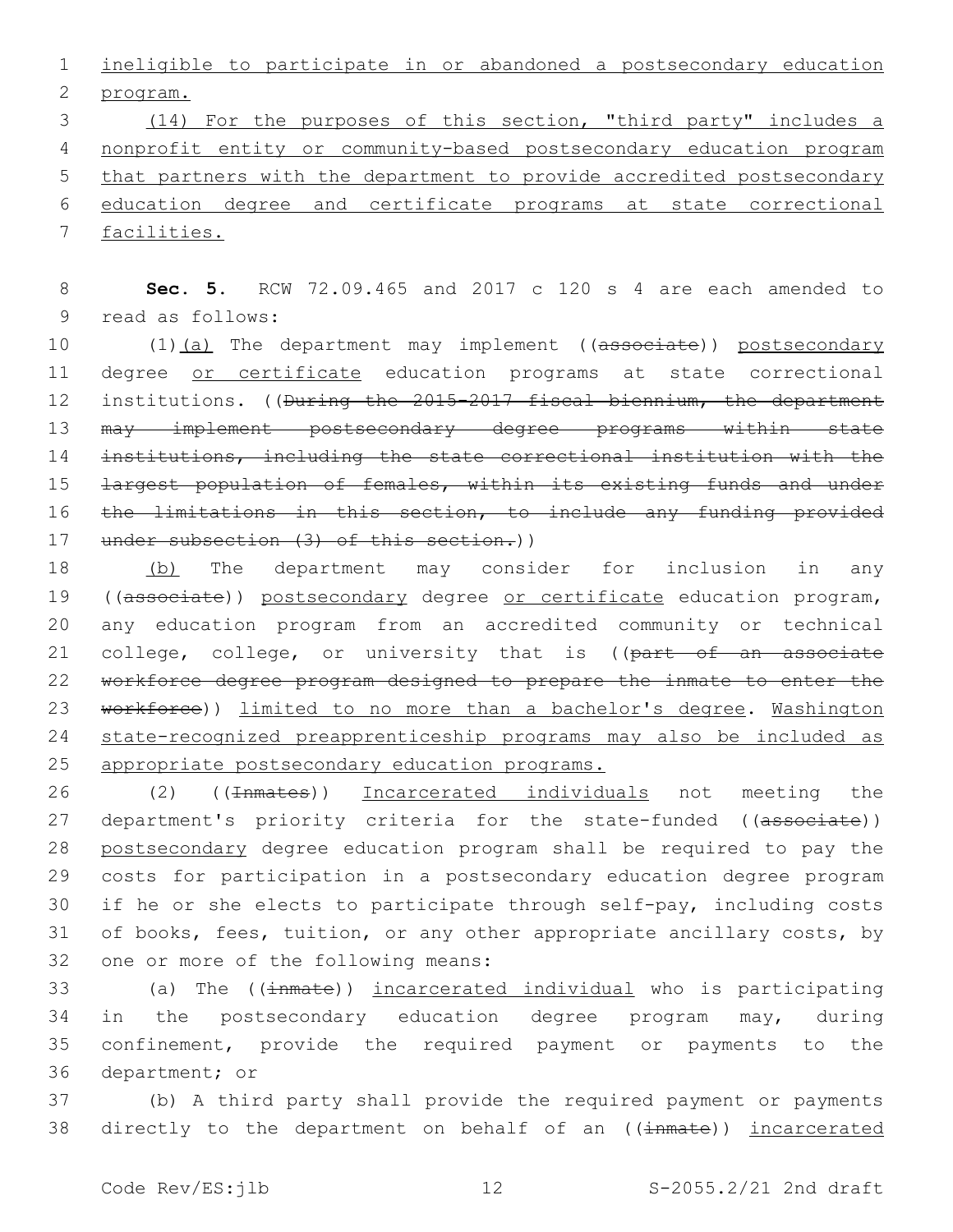1 individual, and such payments shall not be subject to any of the 2 deductions as provided in this chapter.

 (3) The department may accept any and all donations and grants of money, equipment, supplies, materials, and services from any third party, including but not limited to nonprofit entities, and may receive, utilize, and dispose of same to provide postsecondary 7 education to ((inmates)) incarcerated individuals.

8 (4) An ((inmate)) incarcerated individual may be selected to 9 participate in a state-funded ((associate)) postsecondary degree or 10 certificate education program, based on priority criteria determined 11 by the department, in which the following conditions may be 12 considered:

13 (a) Priority should be given to ((inmates within five years or 14 <del>less of release;</del>

15 (b) The inmate does)) incarcerated individuals who do not already 16 possess a postsecondary education degree; and

17 (((c) The inmate's)) (b) Incarcerated individuals with individual 18 reentry ((plan includes)) plans that include participation in ((an 19 associate)) a postsecondary degree or certificate education program  $20$  that is:

21 (i) Offered at the ((inmate's)) incarcerated individual's state 22 correctional institution;

23 (ii) Approved by the department as an eligible and effective 24 postsecondary education degree program; and

25 (iii) Limited to ((an associate workforce)) a postsecondary 26 degree or certificate program.

 (5) ((During the 2015-2017 fiscal biennium, an inmate may be selected to participate in a state-funded postsecondary education 29 degree program, based on priority criteria determined by the department, in which the following conditions may be considered:

31 (a) Priority should be given to inmates within five years of 32 release:

33 (b) The inmate does not already possess a postsecondary education 34 degree; and

35 (c) The inmate's individual reentry plan includes participation 36 in a postsecondary education degree program that is:

37 (i) Offered at the inmate's state correctional institution; and

38 (ii) Approved by the department as an eligible and effective 39 postsecondary education degree program.)) The department shall work

40 with the college board as defined in RCW 28B.50.030 to develop a plan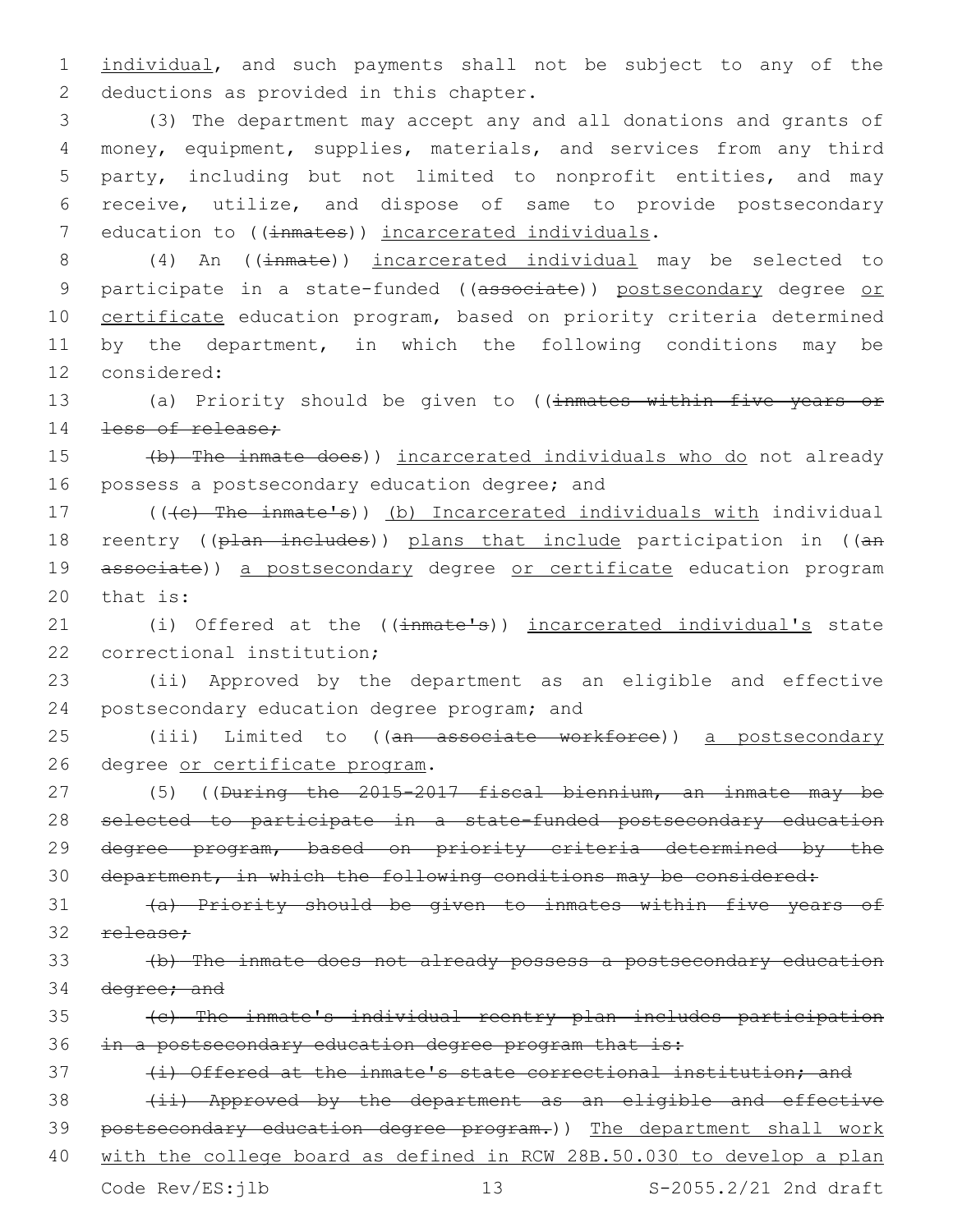to assist incarcerated individuals selected to participate in postsecondary degree or certificate programs with filing a free application for federal student aid or the Washington application for state financial aid.4

 (6) Any funds collected by the department under this section shall be used solely for the creation, maintenance, or expansion of ((inmate)) postsecondary education degree programs for incarcerated 8 individuals.

 NEW SECTION. **Sec. 6.** A new section is added to chapter 72.68 10 RCW to read as follows:

 (1) In determining whether to transfer an incarcerated individual to a different facility in the state, the department shall consider whether the incarcerated individual is enrolled in a vocational or educational program, including those operated by approved outside providers, which cannot be continued at the receiving facility. The department shall work with the incarcerated individual's case 17 manager, counselor, education navigator, or other appropriate person to attempt to meet the needs of the department and the incarcerated 19 individual regarding transfer.

 (2) Nothing in this section creates a vested right in 21 programming, education, or other services.

 **Sec. 7.** RCW 72.68.010 and 2020 c 318 s 4 are each amended to 23 read as follows:

 (1) Whenever in its judgment the best interests of the state or 25 the welfare of any ((prisoner)) incarcerated individual confined in any penal institution will be better served by his or her transfer to 27 another institution or to a foreign country of which the ((prisoner)) 28 incarcerated individual is a citizen or national, the secretary may effect such transfer consistent with applicable federal laws and 30 treaties. The secretary has the authority to transfer ((offenders)) incarcerated individuals between in-state correctional facilities or to out-of-state governmental institutions if the secretary determines that transfer is in the best interest of the state or the 34 ((offender)) incarcerated individual. The determination of what is in 35 the best interest of the state or (( $\theta$ ffender)) incarcerated individual may include but is not limited to considerations of 37 overcrowding, emergency conditions, or hardship to the ((offender)) incarcerated individual. In determining whether the transfer will Code Rev/ES:jlb 14 S-2055.2/21 2nd draft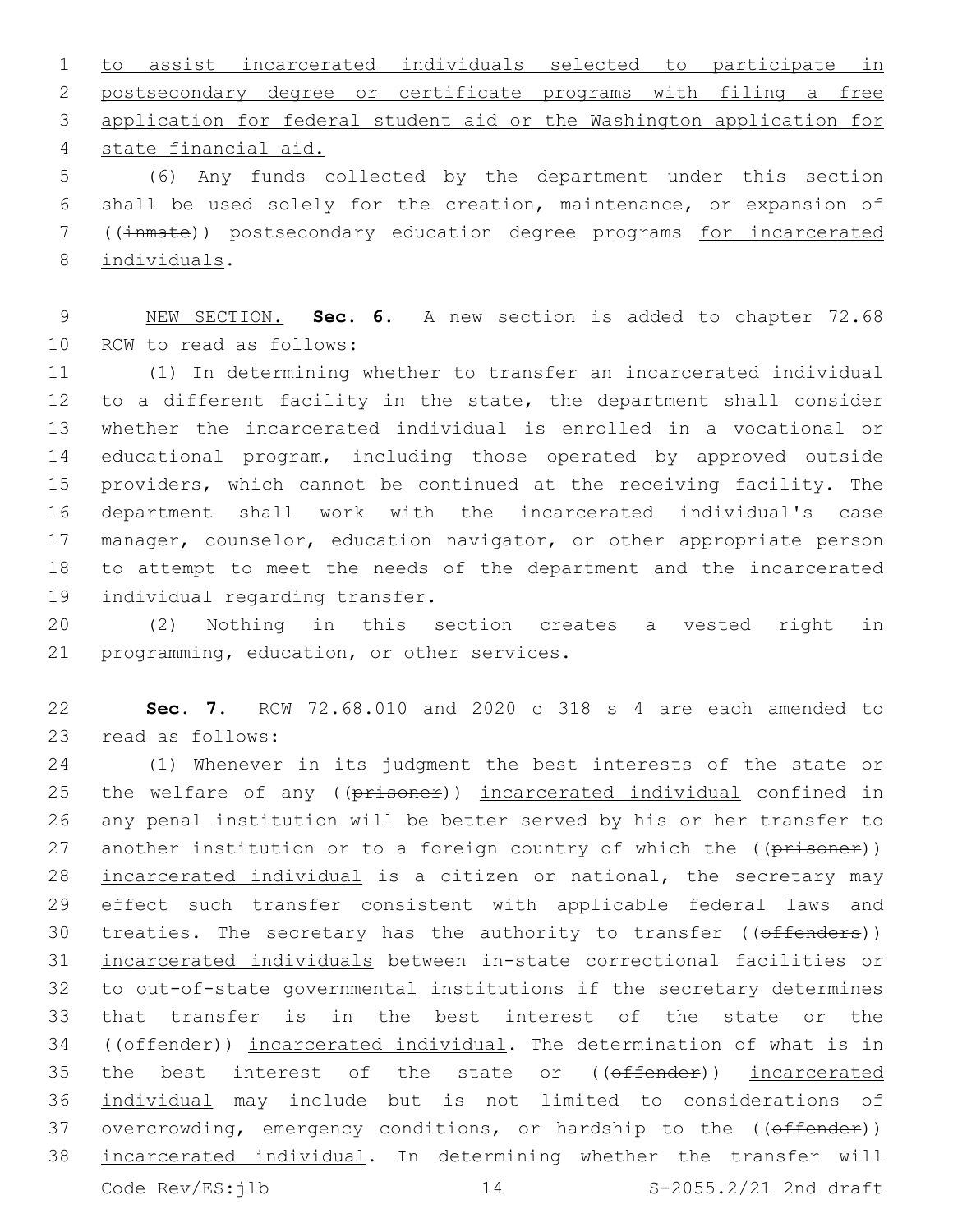1 impose a hardship on the ((offender)) incarcerated individual, the 2 secretary shall consider: (a) The location of the ((offender's)) 3 incarcerated individual's family and whether the ((offender)) 4 incarcerated individual has maintained contact with members of his or 5 her family; (b) whether, if the ((offender)) incarcerated individual 6 has maintained contact, the contact will be significantly disrupted 7 by the transfer due to the family's inability to maintain the contact 8 as a result of the transfer; and (c) whether the ((offender)) 9 incarcerated individual is enrolled in a vocational or educational 10 program that cannot reasonably be resumed or completed if the 11 ((offender)) incarcerated individual is transferred to another 12 correctional institution or returned to the state.

13 (2)(a) The secretary has the authority to transfer ((offenders)) 14 incarcerated individuals to an out-of-state private correctional 15 entity only if:

16 (i) The governor finds that an emergency exists such that the 17 population of a state correctional facility exceeds its reasonable, 18 maximum capacity, resulting in safety and security concerns;

19 (ii) The governor has considered all other legal options to 20 address capacity, including those pursuant to RCW 9.94A.870;

21 (iii) The secretary determines that transfer is in the best 22 interest of the state or the ((offender)) incarcerated individual;  $23$  and

24 (iv) The contract with the out-of-state private correctional 25 entity includes requirements for access to public records to the same 26 extent as if the facility were operated by the department,  $((\text{immate}))$ 27 incarcerated individual access to the office of the corrections 28 ombuds, and inspections and visits without notice.

29 (b) Should any of these requirements in this subsection not be 30 met, the contract with the private correctional entity shall be 31 terminated.

32 (3) If directed by the governor, the secretary shall, in carrying 33 out this section and RCW 43.06.350, adopt rules under chapter 34.05 34 RCW to effect the transfer of ((prisoners)) incarcerated individuals 35 requesting transfer to foreign countries.

36 NEW SECTION. **Sec. 8.** A new section is added to chapter 72.09 37 RCW to read as follows:

38 (1) The department, the state board for community and technical 39 colleges, the student achievement council, and the Washington Code Rev/ES: jlb 15 S-2055.2/21 2nd draft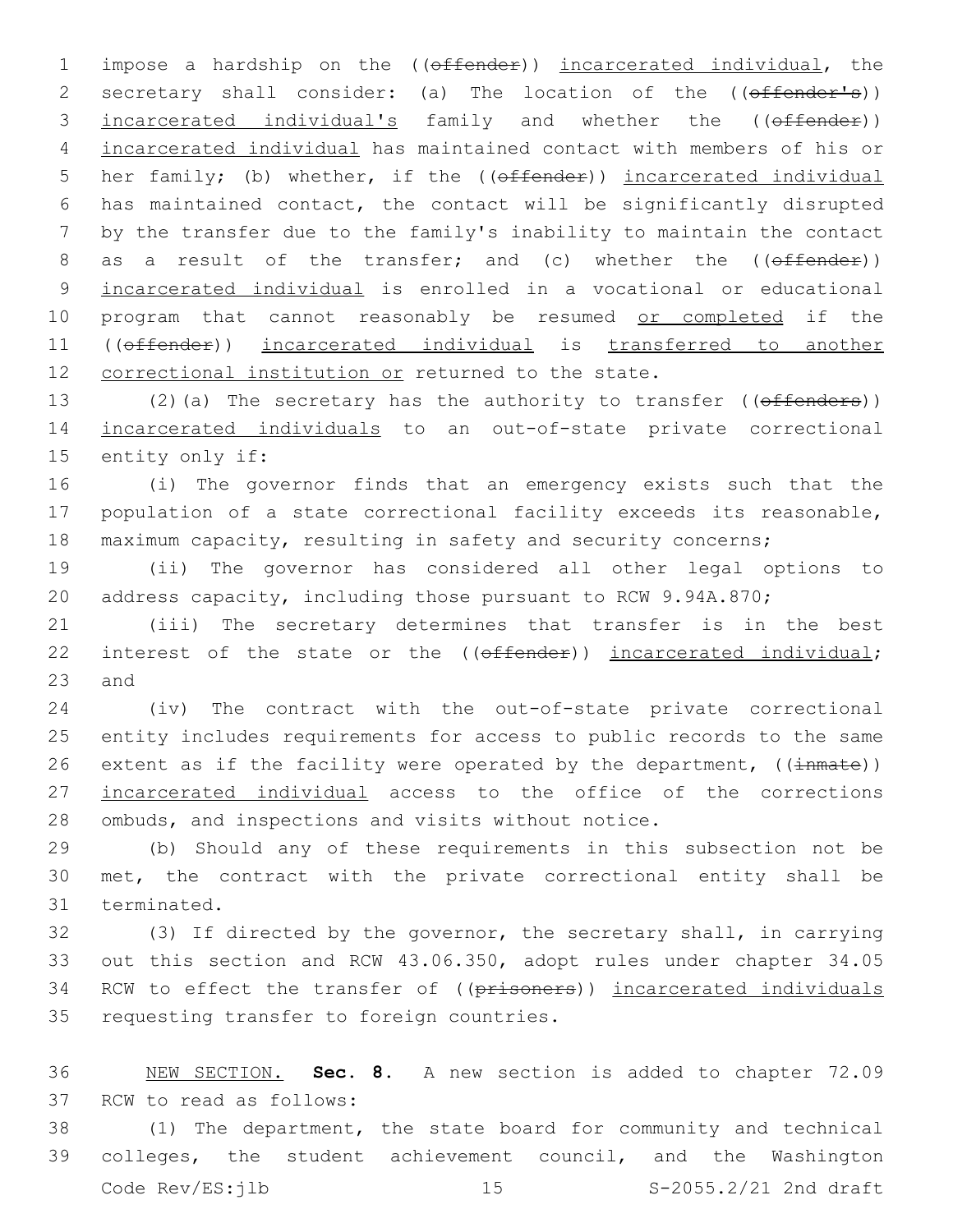statewide reentry council, in collaboration with an organization representing the presidents of the public four-year institutions of higher education, shall submit a combined report, pursuant to RCW 43.01.036, by December 1, 2021, and annually thereafter, to the appropriate committees of the legislature having oversight over higher education issues and correctional matters. The state agencies shall consult and engage with nonprofit and community-based postsecondary education providers during the development of the 9 annual report.

(2) At a minimum, the combined report must include:

 (a) The number of incarcerated individuals served in the department's postsecondary education system, the number of individuals not served, the number of individuals leaving the department's custody without a high school equivalency who were in 15 the department's custody longer than one year, and the number of individuals released without any postsecondary education, each 17 disaggregated by demographics;

 (b) A review of the department's identification and assessment of incarcerated individuals with learning disabilities, traumatic brain injuries, and other cognitive impairments or disabilities that may limit their ability to participate in educational programming, including general educational development testing and postsecondary education. The report shall identify barriers to the identification and assessment of these individuals and include recommendations that will further facilitate access to educational programming for these 26 individuals;

 (c) An identification of issues related to ensuring that credits earned in credit-bearing courses are transferable. The report must also include the number of transferable credits awarded and the number of credits awarded that are not transferable;

 (d) A review of policies on transfer, in order to create recommendations to institutions and the legislature that to ensure postsecondary education credits earned while incarcerated transfer seamlessly upon postrelease enrollment in a postsecondary education institution. The review must identify barriers or challenges on transferring credits experienced by individuals and the number of credits earned while incarcerated that transferred to the receiving 38 colleges postrelease;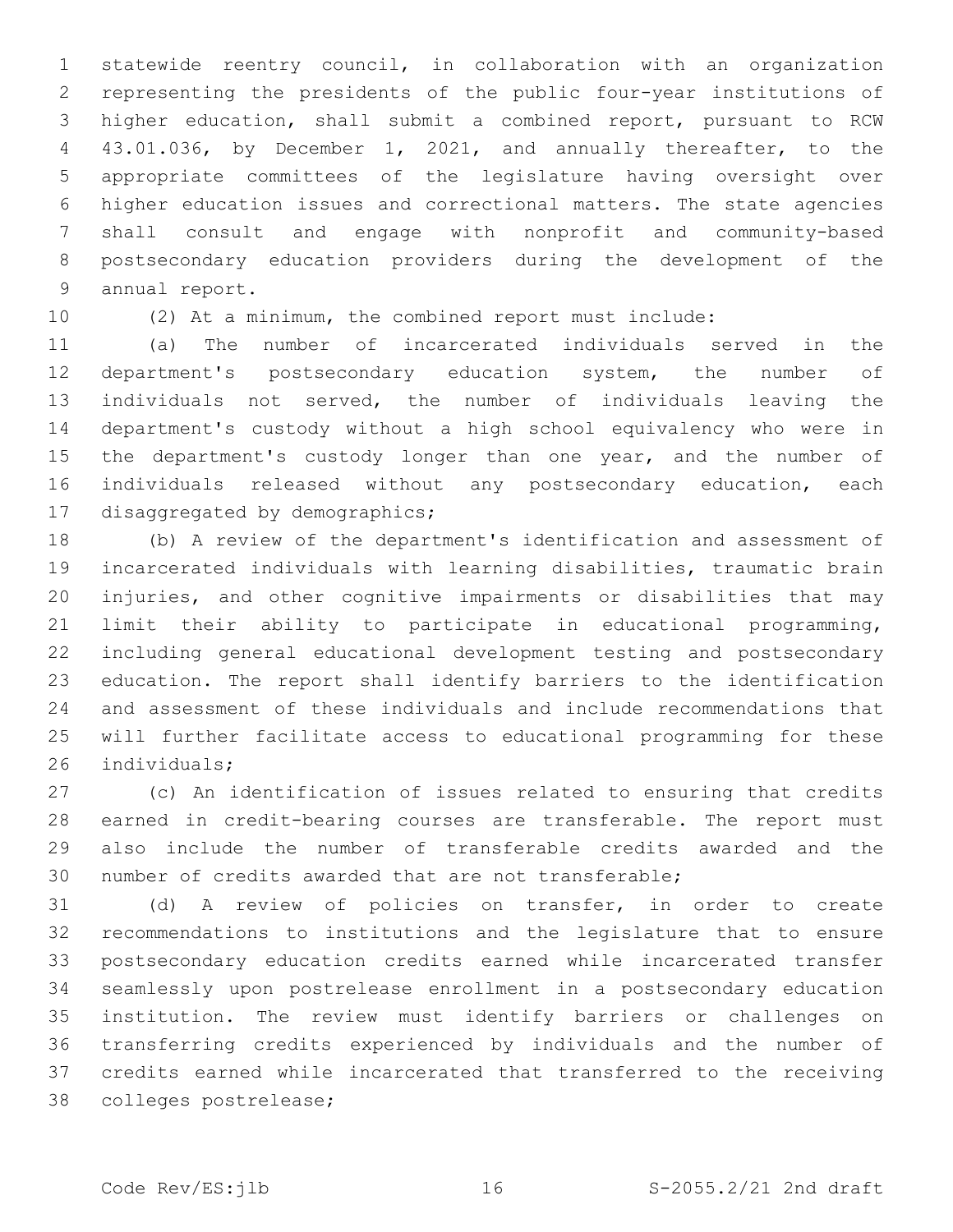(e) The number of individuals participating in correspondence courses and completion rates of correspondence courses, disaggregated 3 by demographics;

 (f) An examination of the collaboration between correctional facilities, the educational programs, nonprofit and community-based postsecondary education providers, and the institutions, with the goal of ensuring that roles and responsibilities are clearly defined, including the roles and responsibilities of each entity in relation to ensuring incarcerated individual access to, and accommodations in, 10 educational programming; and

 (g) A review of the partnerships with nonprofit and community- based postsecondary education organizations at state correctional facilities that provide accredited certificate and degree-granting programs and those that provide reentry services in support of educational programs and goals, including a list of the programs and services offered and recommendations to improve program delivery and 17 access.

 (3) The report shall strive to include, where possible, the voices and experiences of current or formerly incarcerated 20 individuals.

 **Sec. 9.** RCW 28B.15.067 and 2020 c 114 s 4 are each amended to read as follows:22

 (1) Tuition fees shall be established under the provisions of 24 this chapter.

 (2) Tuition operating fees for resident undergraduates at institutions of higher education as defined in RCW 28B.10.016, excluding applied baccalaureate degrees as defined in RCW 28B.50.030, may increase by no more than the average annual percentage growth rate in the median hourly wage for Washington for the previous fourteen years as the wage is determined by the federal bureau of 31 labor statistics.

 (3) The governing boards of the state universities, regional universities, and The Evergreen State College; and the state board for community and technical colleges may reduce or increase full-time tuition fees for all students other than resident undergraduates, including nonresident students, summer school students, and students in other self-supporting degree programs. Percentage increases in full-time tuition may exceed the fiscal growth factor. Except during the 2013-2015 fiscal biennium, the state board for community and Code Rev/ES: jlb 17 5-2055.2/21 2nd draft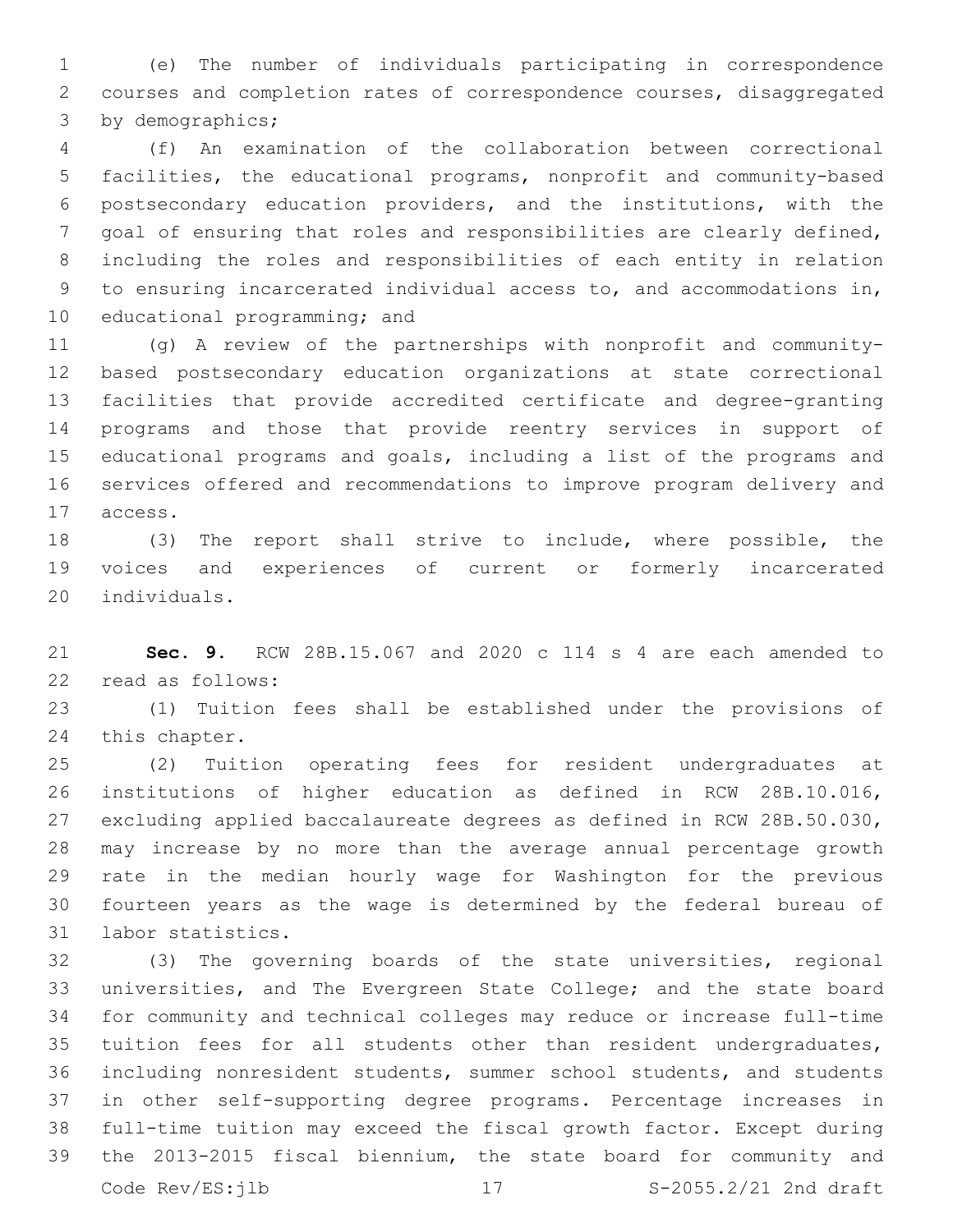technical colleges may pilot or institute differential tuition models. The board may define scale, scope, and rationale for the models.3

 (4) The tuition fees established under this chapter shall not apply to high school students enrolling in participating institutions of higher education under RCW 28A.600.300 through 28A.600.400.

 (5)(a) The tuition fees established under this chapter shall not apply to eligible students enrolling in a dropout reengagement program through an interlocal agreement between a school district and a community or technical college under RCW 28A.175.100 through 11 28A.175.110.

 (b) The tuition fees established under this chapter shall not 13 apply to students incarcerated with the department of corrections who are participating in credit-eligible postsecondary education courses and degree programs when the program expenses are funded by 16 nontuition resources such as, but not limited to, grants, contracts, and donations.

 (6) As a result of any changes in tuition under section 3, chapter 36, Laws of 2015 3rd sp. sess., the governing boards of the state universities, the regional universities, and The Evergreen State College shall not reduce resident undergraduate enrollment 22 below the 2014-15 academic year levels.

 NEW SECTION. **Sec. 10.** If specific funding for the purposes of 24 this act, referencing this act by bill or chapter number, is not provided by June 30, 2021, in the omnibus appropriations act, this act is null and void."

## **2SHB 1044** - S COMM AMD

By Committee on Human Services, Reentry & Rehabilitation

## **ADOPTED 04/09/2021**

 On page 1, line 2 of the title, after "pathways;" strike the remainder of the title and insert "amending RCW 72.09.270, 72.09.460, 72.09.465, 72.68.010, and 28B.15.067; amending 2019 c 397 s 1 (uncodified); adding a new section to chapter 72.68 RCW; adding a new section to chapter 72.09 RCW; creating new sections; and providing an 32 expiration date."